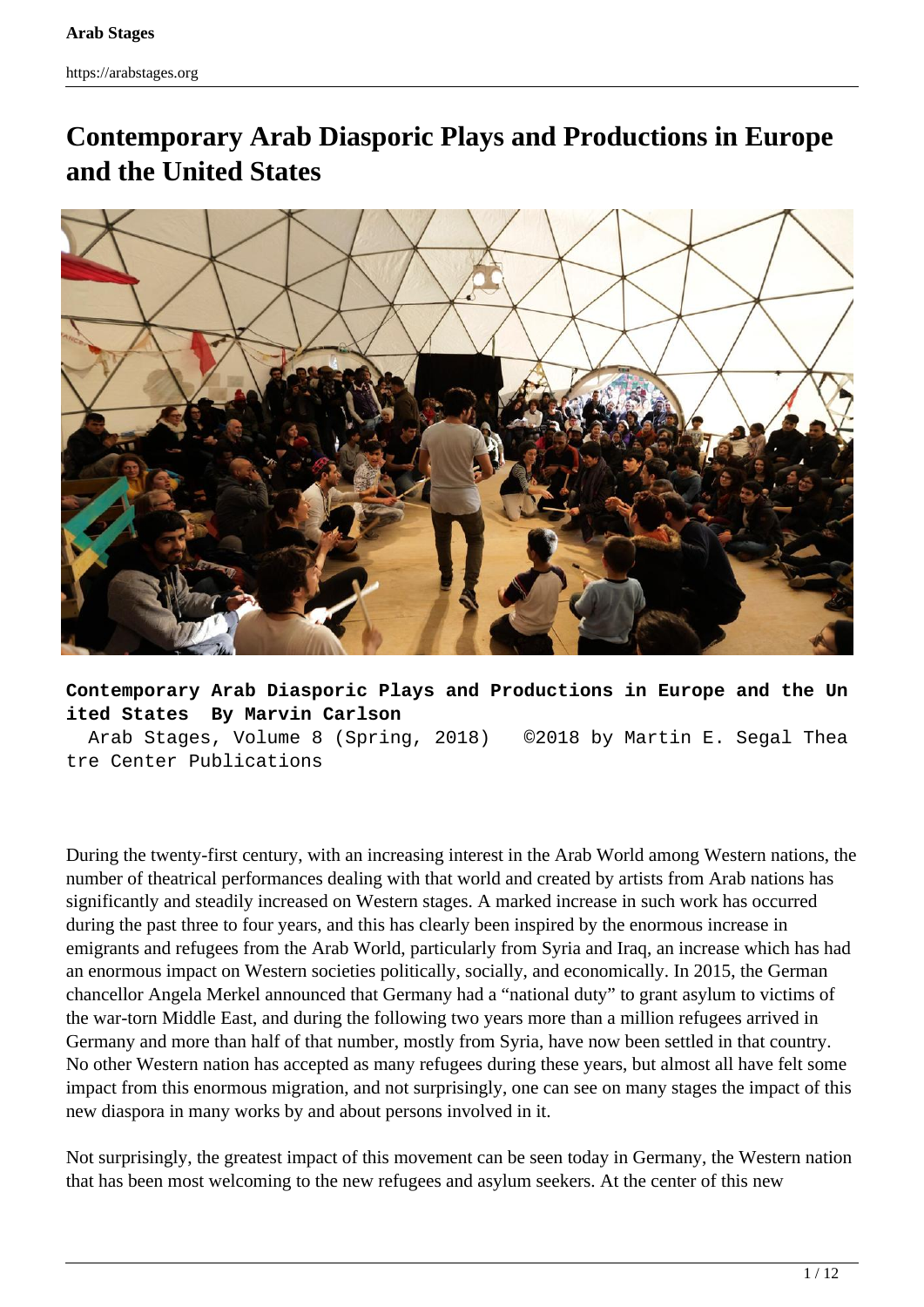movement is one of Berlin's major state-operated theatres, the Maxim Gorki, which has been centrally concern with immigrant matters since the arrival of a new director, Sermin Langhoff, in 2013. Langhoff came to Berlin as a child with her parents from Turkey and became involved with the long active Turkish theatre community in that city. In 2008, she became director of the small Berlin experimental space the Ballhaus Neuenstrasse, which was located in an emigrant neighborhood and which became a major Berlin theatre under her leadership. Her special interest began with what she called "post-emigrant theatre," that is, a politically oriented theatre created by the children and grandchildren of emigrants. Her success at the Ballhaus gained her the invitation to direct the Gorki, and she began at once to turn this traditionally conservative and classically oriented theatre toward contemporary social concerns, particularly those of minority groups.

When the new waves of emigrants began to arrive in Berlin, the Gorki was thus already oriented toward their concerns and it became at once a major center in Germany for Arabic diasporic performance. In November of 2016, the Gorki brought six professional actors in exile from Syria, Palestine, and Afghanistan together to form the Exile Theatre, housed at the Gorki and financially supported by the German government and private foundations. The actors are integrated into regular Gorki productions, but also present two productions created by themselves each year, based on the diasporic experiences of themselves and others. The first such production, *Winterreise* (Winter Journey) was presented in November of 2017. It was a great success in Berlin and has toured to seven major German-speaking cities. The text is in German, English, and Arabic, with supertitles in all three languages.

Germany's second theatre city, Munich, has become a similar leader in diasporic theatre. In October 2015, the Munich Kammerspiel organized an Open Border Congress, dedicated to exploring how to open the theatre to refugees from foreign theatres forced to flee their home countries and producing structures. From this developed the Open Border Ensemble, which during the 2017-2018 season has invited hosted four refugee theatre artists from Damascus, Syria, who have worked with the Kammerspiele ensemble and also are creating productions of their own. The first of these, now performing, is called "Miunickh-Damascus (Stories of a City)" and is an installation performance, what is sometimes called "pop-up theatre" in the United States, where some public area in Munich is temporarily converted into an imitation of a Damascus street corner, with food, products, and a hint of Damascus street life. In June, they will present a production, "XYZ" directed by Lola Arias from Argentina, about governmental interviews with arriving refugees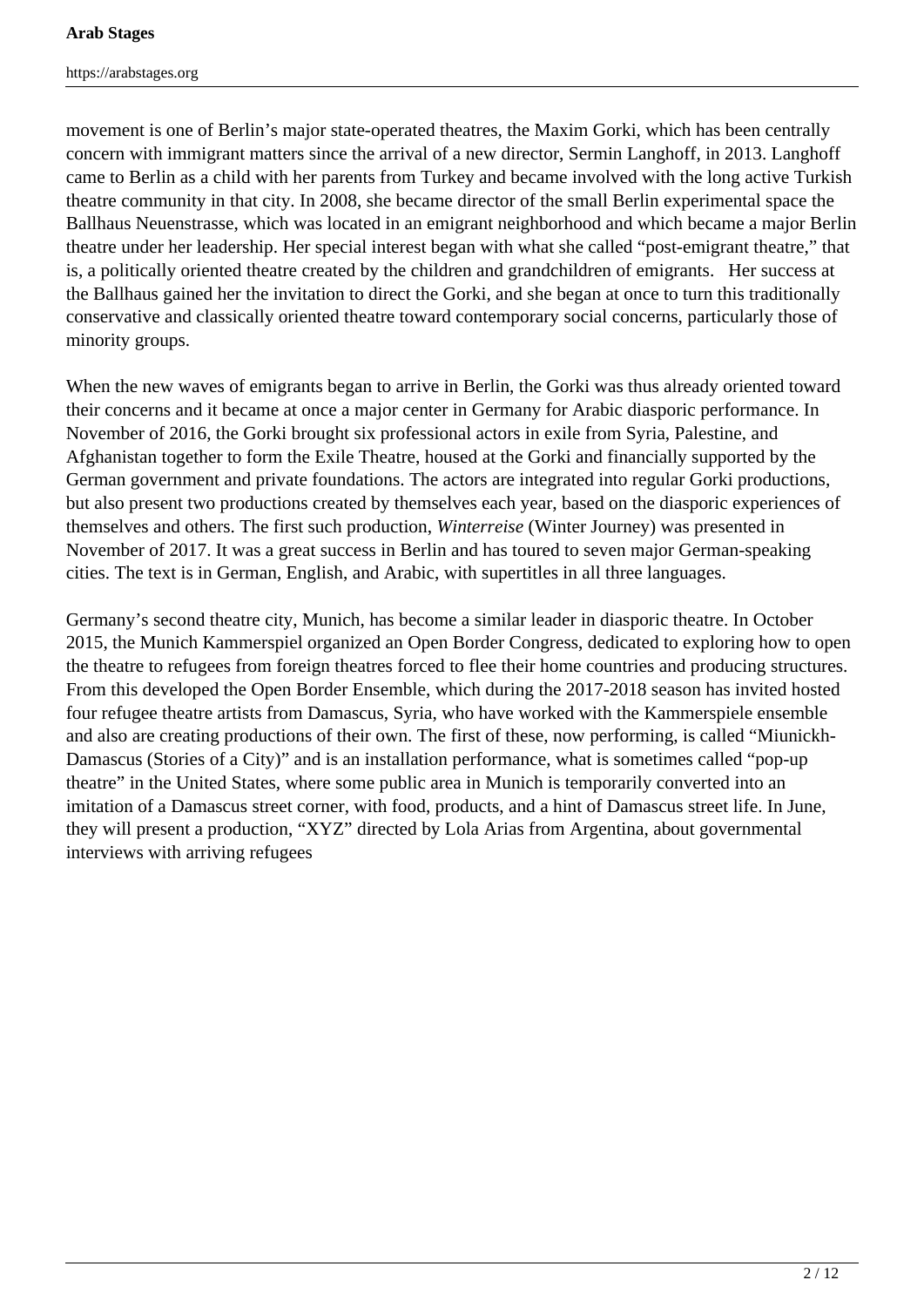

Good Chance in Paris. Photo: Raphael Hilarion.

No other European country has attempted to welcome contemporary refugees from the Arab world so significantly as Germany, and in no other is refugee theatre so important a part of contemporary performance, but the Arab diaspora has nevertheless significantly impacted theatre in many countries of the West. In 2011, London began offering every summer the Shubbak Festival bringing to that city artists and productions from across the Arab world. The most recent Festival featured artists from Egypt, Iraq, Tunisia, Syria, Palestine, and Morocco. Although the Shubbak Festival has included the work of both refugee artists and companies still based in their home countries, in 2016 London was host to a project closer to the Exile Theatre of Berlin or Open Borders of Munich. This was the Good Chance Festival which, like much such contemporary work, involves cooperation from a number of Western countries.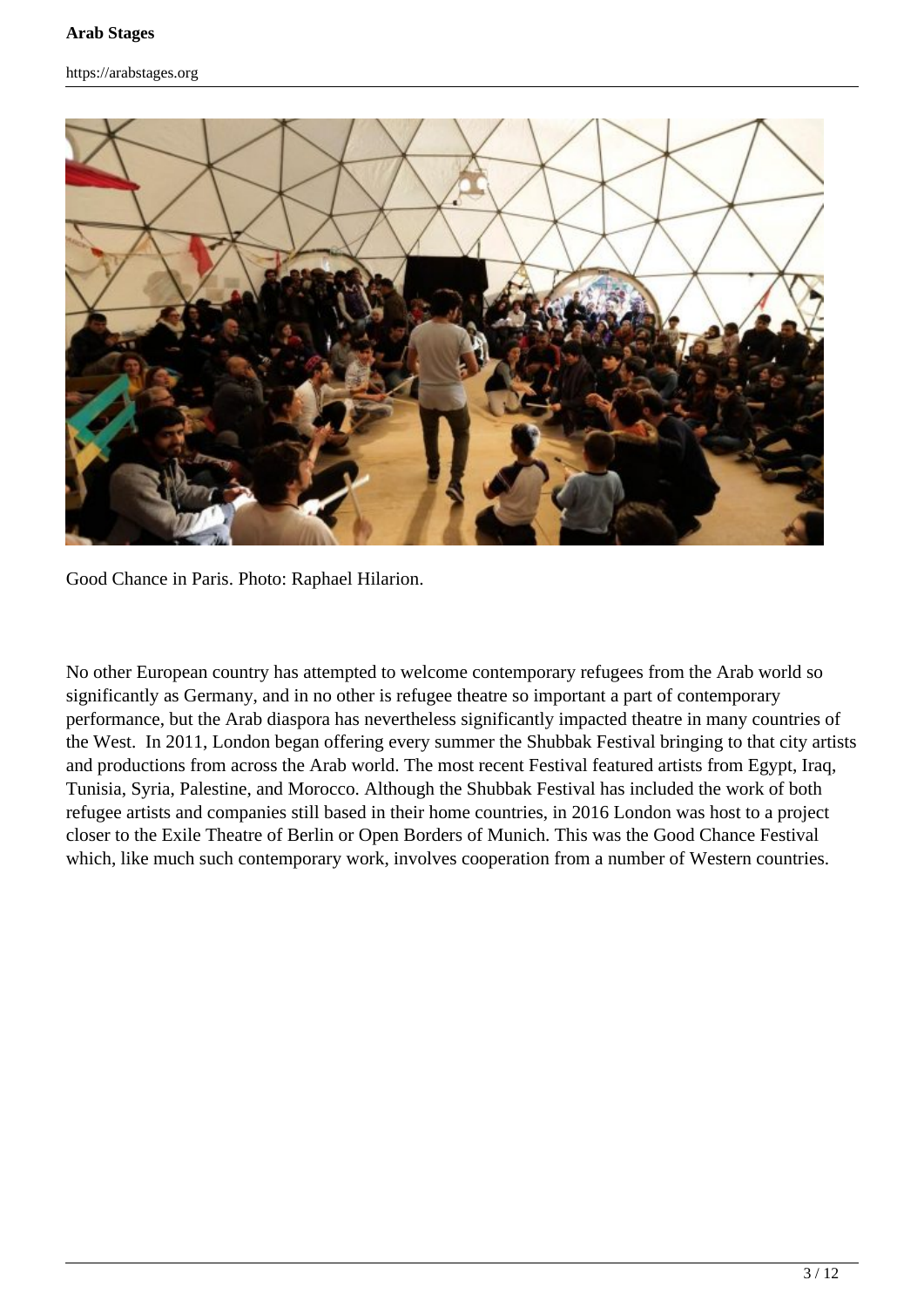https://arabstages.org



The Jungle in Calais. Photo: PHILIPPE HUGUEN/AFP/Getty Images.

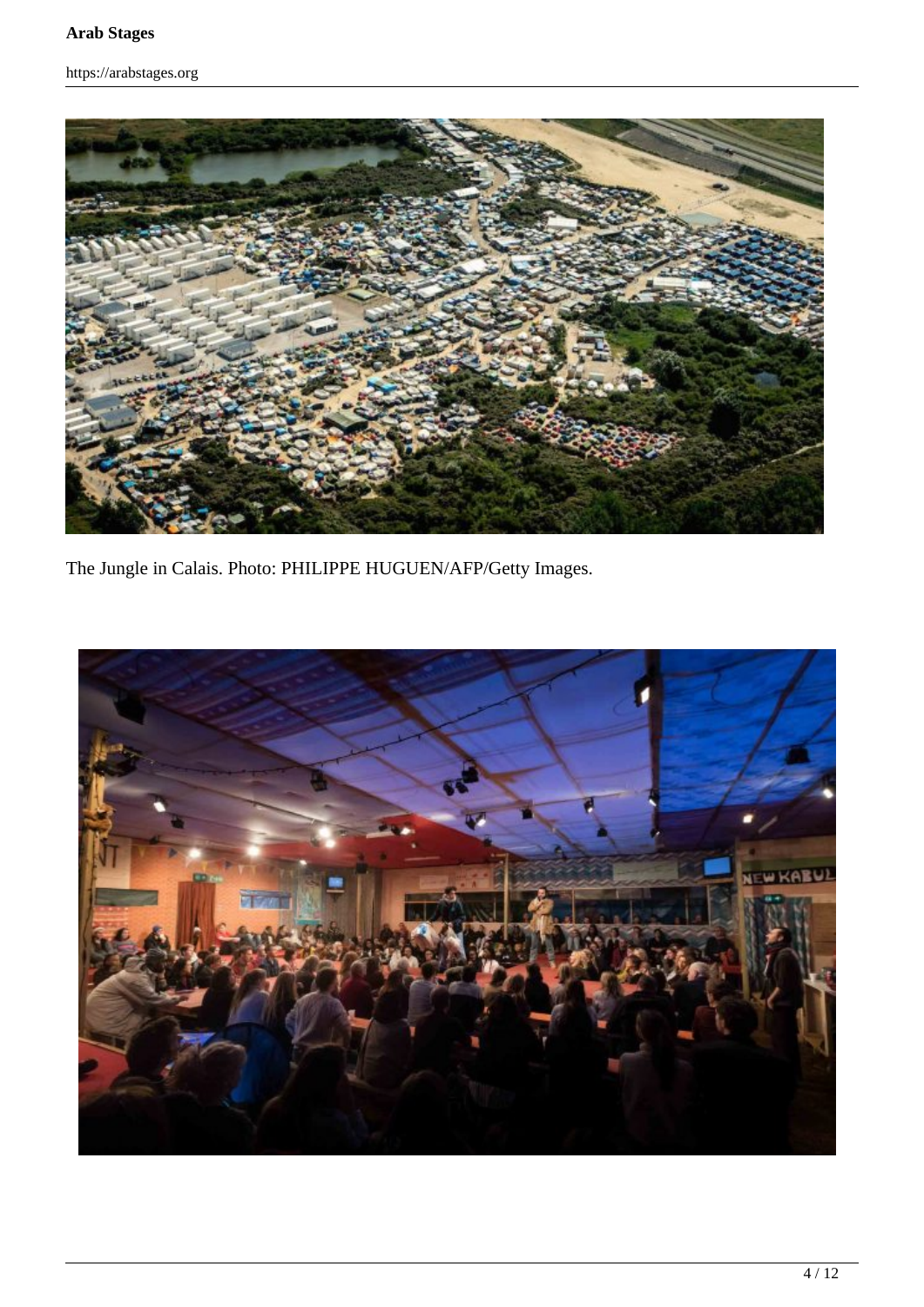#### **Arab Stages**

https://arabstages.org

The Jungle Production at Young Vic. Photo: Young Vic.

Good Chance actually began in one of Europe's largest and best-known refugee and migrant camps, The Jungle in Calais, largely inhabited by refugees from the Arab world hoping to make their way across the Channel into England. In 2015, a large geodesic dome was opened in the camp to serve as a theatre and cultural center for the inhabitants. Although the camp was closed and leveled by the French government in the spring of 2016, the work of Good Chance has continued in both London and Paris. A number of theatrical works developed by the refugees here were presented as a festival in London in 2016. Equally significantly, two British playwrights, Joe Martinson and Joe Murphy, authored a play called *The Jungle*, set in a recreated Afghan restaurant in the camp. This, directed by Stephen Daldry, one of London's most distinguished directors, in a leading experimental theatre, the Young Vic, was an enormous critical and popular success at the end of 2016. Not only did it focus the attention of the British public on the refugee crisis but its cast included a number of actors actually from the camp who had successfully made their way to London. At the beginning of 2018, Good Chance moved the Jungle dome to in Paris and built a smaller version next to it. These offer opportunities to create and observe theatre to the rapidly growing refugee population of Paris, now reportedly growing by 80 to 100 members daily.



Ayad Akhar, *Disgraced* (2013), Lyceum Theatre, New York, NY. Photo: Variety.

The United States, a country built upon immigration, has a long history of plays dealing with both emigrants and bicultural post-emigrants. Traditionally these have dealt primarily with earlier waves of emigration—German and Scandinavian, then Irish and Jewish, while in recent theatre the Arab-Islamic diaspora has taken on a new prominence. The outstanding new play on Broadway in 2013 was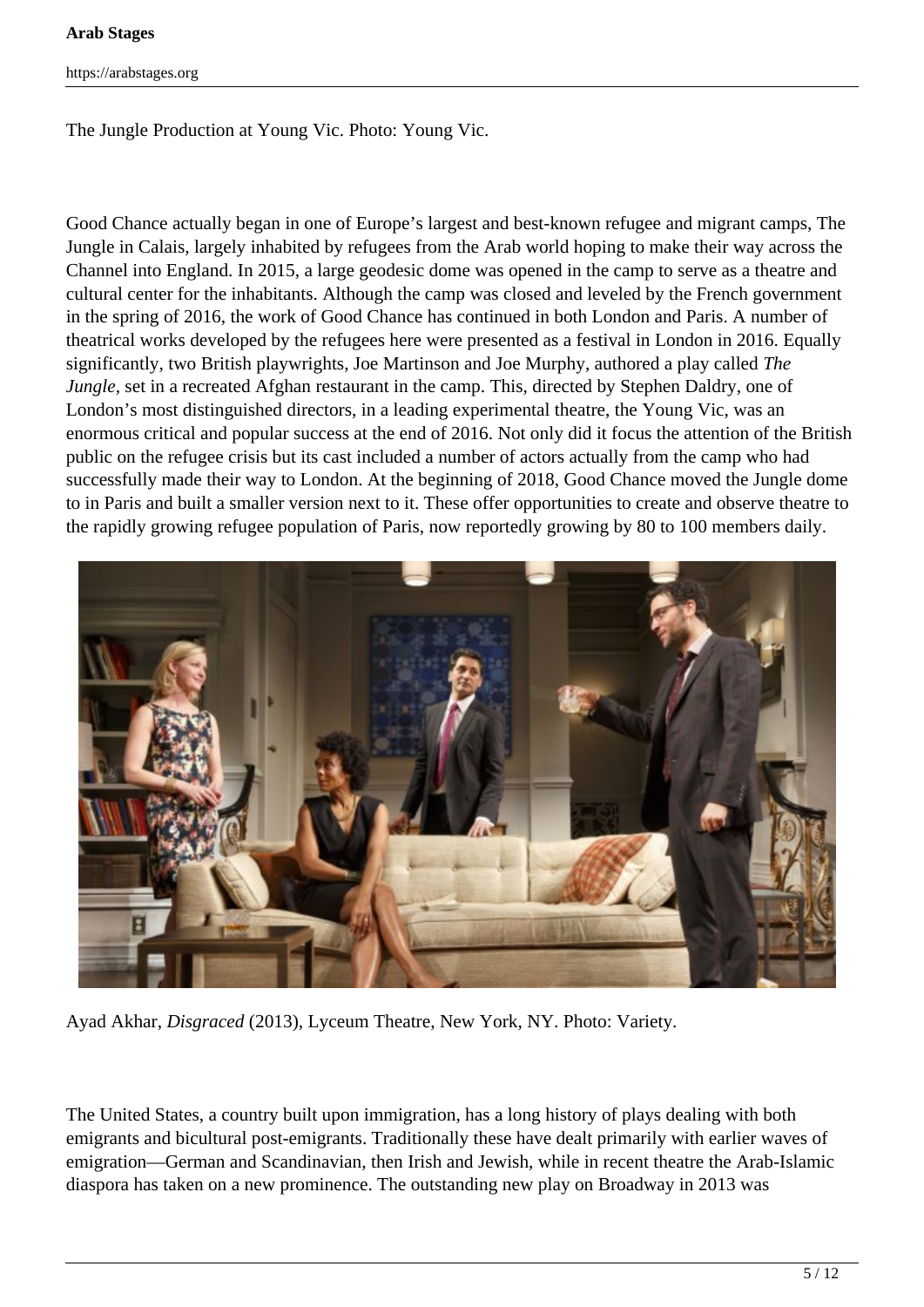#### **Arab Stages**

https://arabstages.org

*Disgraced,* by a Pakistani-American playwright, Ayad Akhar. It won the Pulitzer Prize and many other awards, and has been produced all across the United States and abroad. Strictly speaking, it is a postemigrant play, showing a bitter conflict between the apparently assimilated children of Arab and Jewish emigrants. Much more directly related to the emigrant experience is one of the most popular plays in New York this season*, An Ordinary Muslim,* by a Pakistani-British dramatist, Hamaad Chaudry.



Hamaad Chaudry, *An Ordinary Muslim*. Photo: Sara Krulwich.

Although these works have achieved important success in major commercial theatres in London and New York, one of the most significant diasporic works of recent years to gain widespread attention in the West has been a much more modest and unconventional work, performed mostly outside the traditional theatre world by solo actresses. *Oh My Sweet Land* was a project that originated at the theatre of Vidy-Lausanne in Switzerland, an organization that has been involved with providing aid and activity for new immigrants to its region since 2015. In 2017, the theatre organized a workshop for nine theatre students from various Arab countries, who took a series of classes ending in a public presentation. This was followed later in the year by another performance, co-created by these students and young Swiss theatre-makers of the same age.

In 2014, the Lausanne theatre co-created another immigration-oriented project with a London theatre having a strong interest in refugees and diasporic performance, the Young Vic (where the British version of *The Jungle* had been produced a year earlier). This was a solo performance entitled *Oh My Sweet Land*, which in the four years since its beginning, has toured widely internationally and has become one of the best known, most popular, and most innovative of Western works dealing with the Arab diaspora. The single character in *Oh My Sweet Land* is a German-Syrian woman now living in exile in Paris. In the honored Arabic tradition of the storyteller, she tells of her life among the diasporic community in Paris, and the story of her trip back to Lebanon, Syria, and Jordan in search of her activist Syrian lover and of the people she encounters on this quest.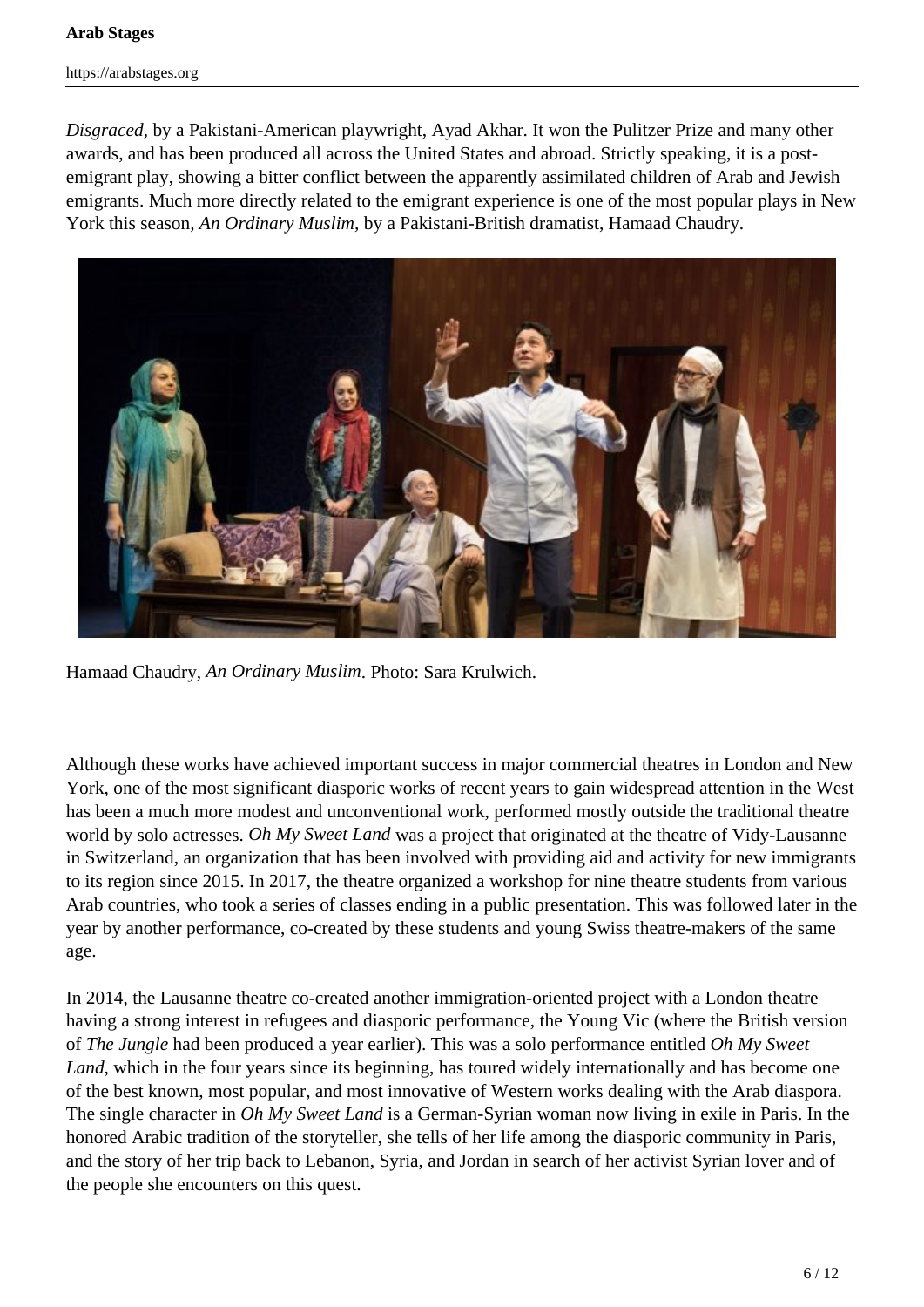The most distinctive feature of her presentation is that as she tells her story, she is working in her kitchen, presumably in Paris, creating a traditional Syrian meal of *kubbeh.* As she kneads the dough, cuts up the meat and onions, mixes them and cooks the elements, the smells drift out over the audience, adding an extra level of authenticity to her narration. The "wheat, heat, meat, Syria," she chants as she works, evokes the countryside and the culture she recalls in exile. The creators of this piece were ideally suited to the task. Corinne Jaber, like the character she played, was a German-Syrian woman now living in France. The author of the text and the director of the production was Amir Nizar Zuabi, a Palestinian who is widely considered the leading theatre figure in the Middle East today.



Corinne Jaber in *Oh My Sweet Land*. Photo: Livemint.

Zuabi's first major project was *Alive from Palestine,* created at the private al-Kasaba theatre in Ramallah and performed by six Palestinian actors describing life under the Israeli occupation. During 2002 production toured internationally with great success. It was honored as Best Production at the Cairo Theatre festival and Carthage Festival and was presented at Royal Court London, the Tokyo International Arts Festival, the Goteborg Festival in Sweden and the New Haven Festival in the United States. This success gained Zuabi an invitation to direct a Sam Shepard play at the Young Vic in London, beginning an ongoing association with that theatre. He worked there for a year, then returned to Palestine, where he directed for the National Theatre and formed a new touring company, Shiberhur. The company's first production, in 2008, was Zuabi's best-known work, *I Am Yusuf and this is My Brother,* based on the dispossession of Palestinians from what would become Israel. After touring the productions to Palestinian communities and refugee camps, the play had its European premiere at the Young Vic and the following year, Zuabi became an International Associate Director of that theatre. His most recent work in this international role was *Oh My Sweet Land*, presented first in Switzerland, then at the Young Vic. Since then it has been produced elsewhere in Europe, in the Middle East, in India, and in the United States and Canada, making it one of the most widely circulated statements on the contemporary Arabic diaspora to be presented on the international stage.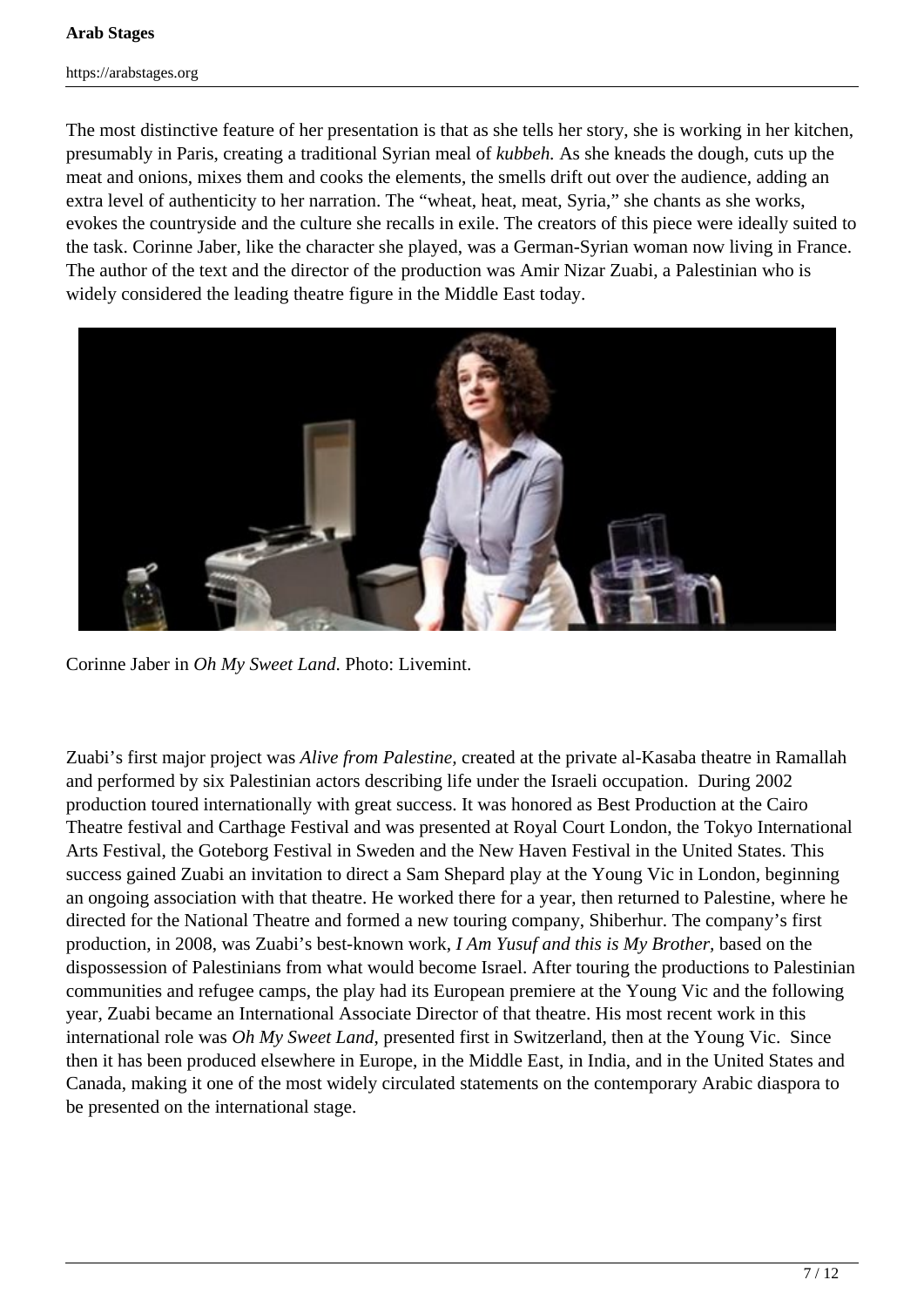https://arabstages.org



Sussan Jamshidi in *Oh My Sweet Land.* Photo: Sultan Baldo.

As important as its subject matter, and closely connected with that, has been the variety of performance conditions and of performers who have brought this work to an international audience. The production remained generally the same in Europe, but when it came to America in a variety of productions from 2016 onward, it appeared with significant variations. Three producing organizations, all involved with Middle Eastern theatrical expression in America, were instrumental in introducing the work to North America. The first of these was Silk Road Rising, an organization founded in Chicago in 2002 in response to the events of 9/11 and public anger against the Arab world. Since that time, through theatre and storytelling Silk Road has supported the Arab diasporic community in the United States and worked to educate the general public about the Middle East. In November 2016, they presented the first North American production of *Oh My Sweet Land* at the Aga Kahn Museum, an Iranian cultural center in Toronto, Canada. Their performer was a Chicago actress of Iranian descent, Sussan Jamshidi. In following spring Jamshidi performed the work at another Iranian culture center on the other side of Canada, at Burnby, British Columbia.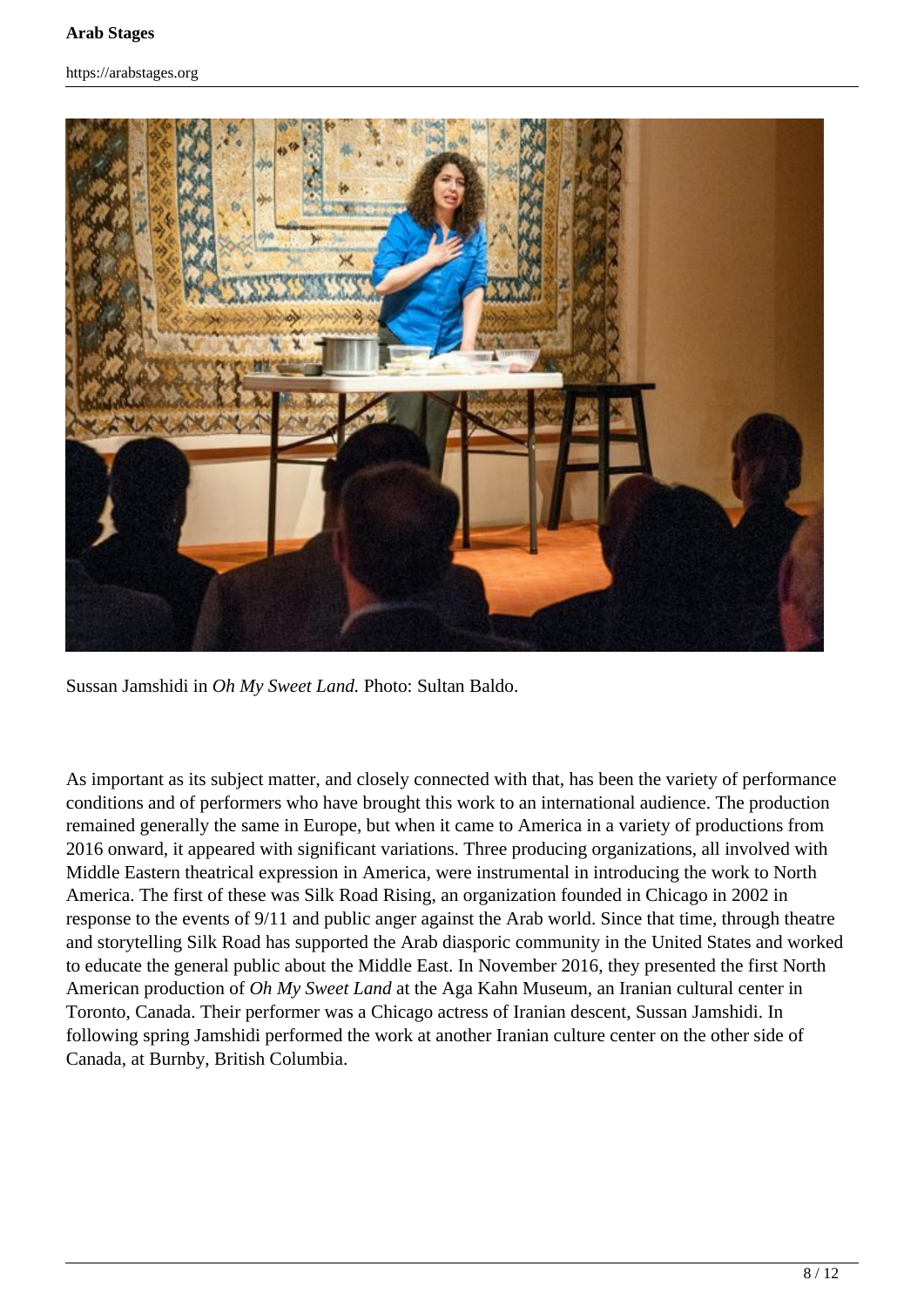#### **Arab Stages**

#### https://arabstages.org



Nadine Malouf in *Oh My Sweet Land*. Photo: Michelle V. Agins.

In the meantime, the play also was presented on both the East and West Coast in the United States. The first U.S. production was in New York in September 2017, and was organized by the Play Company. Although the Play Company, formed in 2006, is not, like Silk Road, focused on Middle Eastern subjects and dramatists, it is concerned with global questions and with social concerns. It often works with international social agencies and for *Oh My Sweet Land,* its producing partners included some of the world's leading refugee support organizations: The International Rescue Committee, Hearts and Home for Refugees, Madre, and the International Refugee Assistant Project. Like Silk Road, the Play Company found a new actress to play the solo role, Nadine Malouf, born in Australia, but of Lebanese descent, adding another Middle-Eastern element to the production's mixture.

This staging, which has been presented in a wide variety of locations in New York and New Jersey during the past year, has differed in a major way from that of previous presentations. In Europe, *Oh My Sweet Land* was presented in intimate spaces, but all were conventional theatre spaces. Those in Canada were in cultural centers. In New York, the Play Company staged the work instead as a site-specific event, in actual kitchens of a number of local homes and apartments. This not only gave the production an even greater reality and intimacy (usually only about twenty audience members could be accommodated) but it also tied in the performance with other experimental work outside traditional theatres, which has been an important part of the New York experimental theatre for the past several decades. Such productions have often taken place in private homes, with discussion plays in living rooms and meal preparation plays in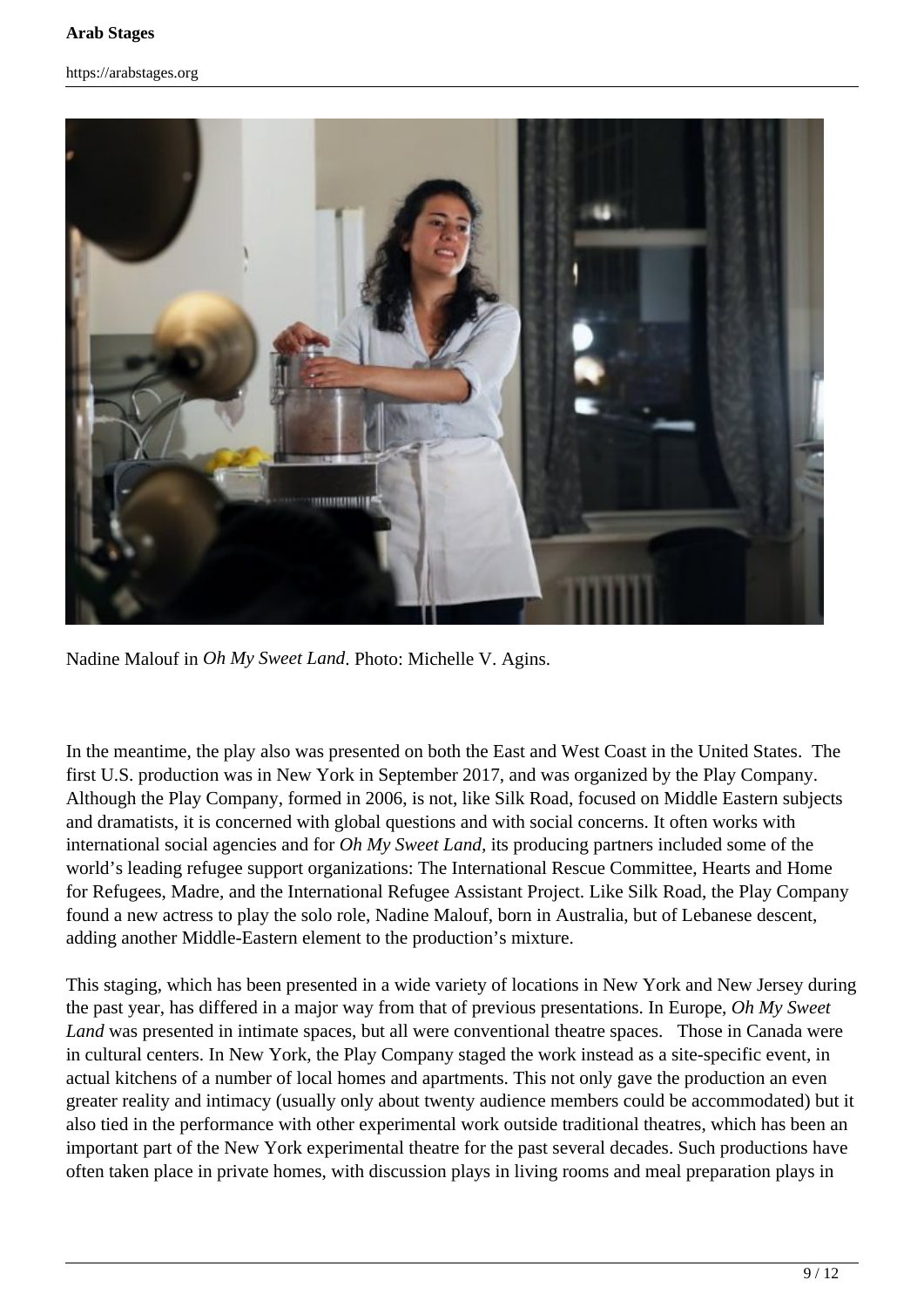kitchens being particularly popular.

The shift in performance space from theatres and galleries to actual kitchens in New York was followed when the play was presented on the West Coast. The organizing company here was the second major theatre producing group in the United States devoted, like Silk Road, to the work by contemporary Arab-American dramatists. This is the Golden Thread Company, founded in San Francisco in 1996, the first American theatre company to focus on the Middle East. They have sought to explore the culture and identity of this region as represented throughout the globe and they have stated as their mission: "to make theatre a regular part of the Middle Eastern community's cultural life, and to make the Middle East a regular part of the American theatre experience."



Nora El Samahy in *Oh My Sweet Land*. Photo: David Allen.

An Egyptian-American actress who has often appeared in Golden Thread productions, Nora El Samahy, presented the work in San Francisco. The production was first given in October 2017 at the Glide Memorial Church in that city, long a center for experimental theatre and social work, like the Judson Memorial Church in New York. The production was such a success that it was revived for a month of productions in March 2018, but this time, inspired by the New York productions, it was presented in private kitchens all over the city. As in New York, every production was sold out and the demand for tickets for exceeding the number available.

Plays by and about participants in the Arabic diaspora have become much more common in the United States and Europe in the twenty-first century, but during the last two years a major new concern has been the subject of many such plays, that of forced emigration and the problem of refugees, placing strains on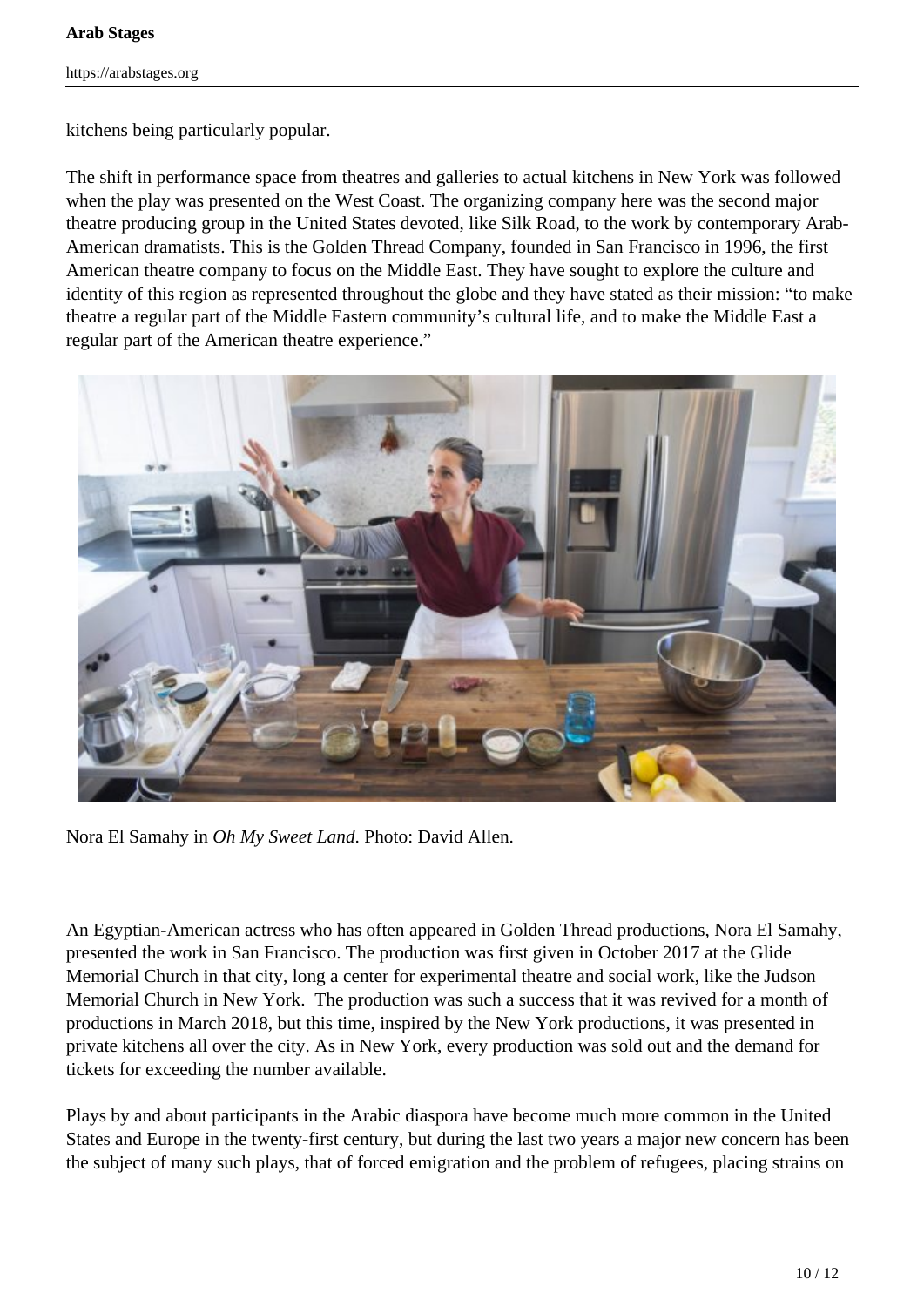the social and economic fabric of countries throughout the West. Powerful dramatic works, such as most recently *Oh My Sweet Land* are today providing explorations of this concern and their widespread success provides clear evidence not only of the insight and skill of their creators but of the powerful international interest in this subject throughout Europe and America.

**Marvin Carlson** *is the Sidney E. Cohn Professor of Theatre, Comparative Literature, and Middle Eastern Studies at the Graduate Center of the City University of New York and Editor-in-Chief of* Arab Stages*. His research and teaching interests include dramatic theory and Western European theatre history and dramatic literature, especially of the 18th, 19th, and 20th centuries. He has been awarded the ATHE Career Achievement Award, the George Jean Nathan Prize, the Bernard Hewitt prize, the George Freedley Award, and a Guggenheim Fellowship. He has been a Walker-Ames Professor at the University of Washington, a fellow of the Institute for Advanced Studies at Indiana University, a visiting professor at the Freie Universitat of Berlin, and a Fellow of the American Theatre. In 2005 he was awarded an honorary doctorate by the University of Athens. His best-known book, Theories of the Theatre (Cornell University Press, 1993), has been translated into seven languages. His 2001 book, The Haunted Stage won the Calloway Prize. His newest book is* Four Plays From Syria: Sa'dallah Wannous *(Martin E. Segal Center Publications, 2014).*



# MARTIN E. SEGAL THEATRE CENTER<br>PUBLICATIONS

Arab Stages Volume 8 (Spring 2018) ©2018 by Martin E. Segal Theatre Center Publications

\_\_\_\_\_\_\_\_\_\_\_\_\_\_\_\_\_\_\_\_\_\_\_\_\_\_\_\_\_\_\_\_\_\_\_\_\_\_\_\_\_\_\_\_\_\_\_\_\_\_\_

**Founders:** Marvin Carlson and Frank Hentschker

**Editor-in-Chief:** Marvin Carlson

**Editorial and Advisory Board:** Fawzia Afzal-Khan, Dina Amin, Khalid Amine, Hazem Azmy, Dalia Basiouny, Katherine Donovan, Masud Hamdan, Sameh Hanna, Rolf C. Hemke, Katherine Hennessey, Areeg Ibrahim, Jamil Khoury, Dominika Laster, Margaret Litvin, Rebekah Maggor, Safi Mahfouz, Robert Myers, Michael Malek Naijar, Hala Nassar, George Potter, Juan Recondo, Nada Saab, Asaad Al-Saleh, Torange Yeghiazarian, Edward Ziter.